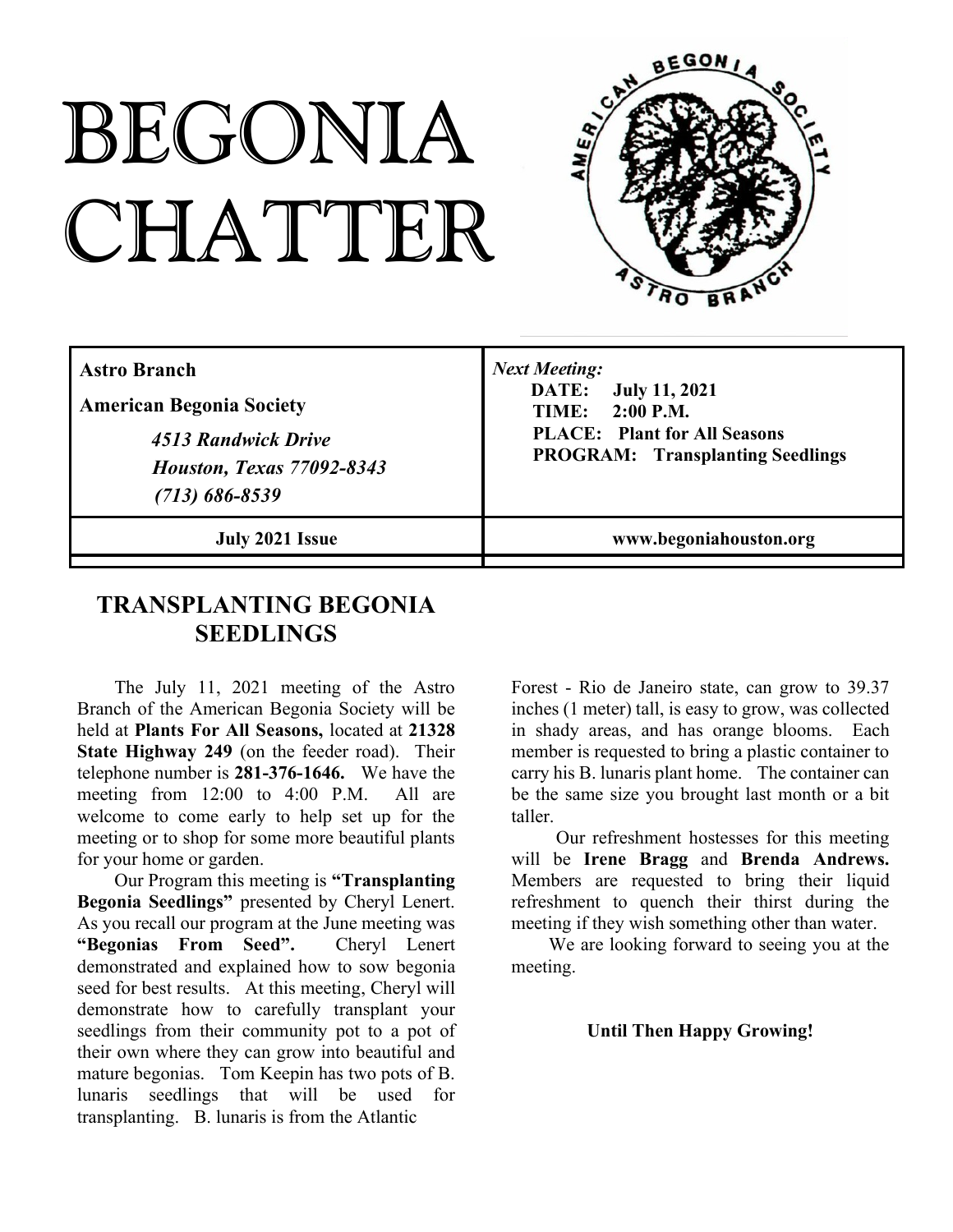## **PRUNING, PLANTING AND TRANSPLANTING**

**Taurus** 

#### **July**

 $4^{\text{th}} \& 5^{\text{th}}$  Taurus  $9<sup>th</sup>$  &  $10<sup>th</sup>$  Cancer  $18<sup>th</sup> \& 19<sup>th</sup>$  Scorpio  $22<sup>nd</sup> \& 23<sup>rd</sup>$  Capricorn  $26^{th}$ ,  $27^{th}$  &  $28^{th}$  Pisces<br> $31^{st}$  Taurus

#### **August**

| $1st$ & $2nd$                                       | Taurus    |
|-----------------------------------------------------|-----------|
| $5^{\text{th}}$ , $6^{\text{th}}$ & $7^{\text{th}}$ | Cancer    |
| $14^{th}$ & $15^{th}$                               | Scorpio   |
| $20^{th}$ & $21^{st}$                               | Capricorn |
| $23^{\text{rd}}$ & $24^{\text{th}}$                 | Pisces    |
| $27^{th}$ , $28^{th}$ & $29^{th}$                   | Taurus    |

#### \*\*\*\***Planting and Transplanting** are

best done in Cancer, Scorpio, and Pisces with Cancer being the best.

\*\*\*\***Best Pruning** for quick growth is first in Taurus and then in Capricorn.

(*This Pruning, Planting and Transplanting guide was taken from the Harris Farmer's Almanac 2021)*



Begonia 'Valeta' from *Begonia Portraits* by Alice M. Clark



Begonia 'Decker's Select' From *Begonia Portraits* by Alice M. Clark

#### **WEATHER FORECAST FOR JULY, 2021**

According to the United States Weather Service, Houston, and surrounding areas fall in Region 7 of the National Weather Map. Here is what they predict our weather will be in July.

Our temperatures will be slightly above normal and our precipitation will be near normal. Our average temperature should average from 82 degrees in the north to 86 degrees in the south. Our coolest July temperatures will be July  $2<sup>nd</sup>$ ,  $3<sup>rd</sup>$ ,  $9<sup>th</sup>$ ,  $10<sup>th</sup>$ ,  $17<sup>th</sup>$ ,  $18<sup>th</sup>$ ,  $25<sup>th</sup>$ , and  $26<sup>th</sup>$ . Our warmest July temperatures will be  $5<sup>th</sup>$  thru  $8<sup>th</sup>$ ,  $12<sup>th</sup>$  thru 15th,  $21^{\text{st}}$  thru  $23^{\text{rd}}$ , and  $28^{\text{th}}$  thru  $31^{\text{st}}$ .

There will be wildly scattered showers and thunderstorms over most of the region at about 3 to 5-day intervals. Showers will be most numerous near the Gulf. Hurricane potential increases July  $23^{\text{rd}}$  thru  $31^{\text{st}}$ .

*(The weather forecast for the month of July was taken from the Harris Farmer's Almanac 2021)*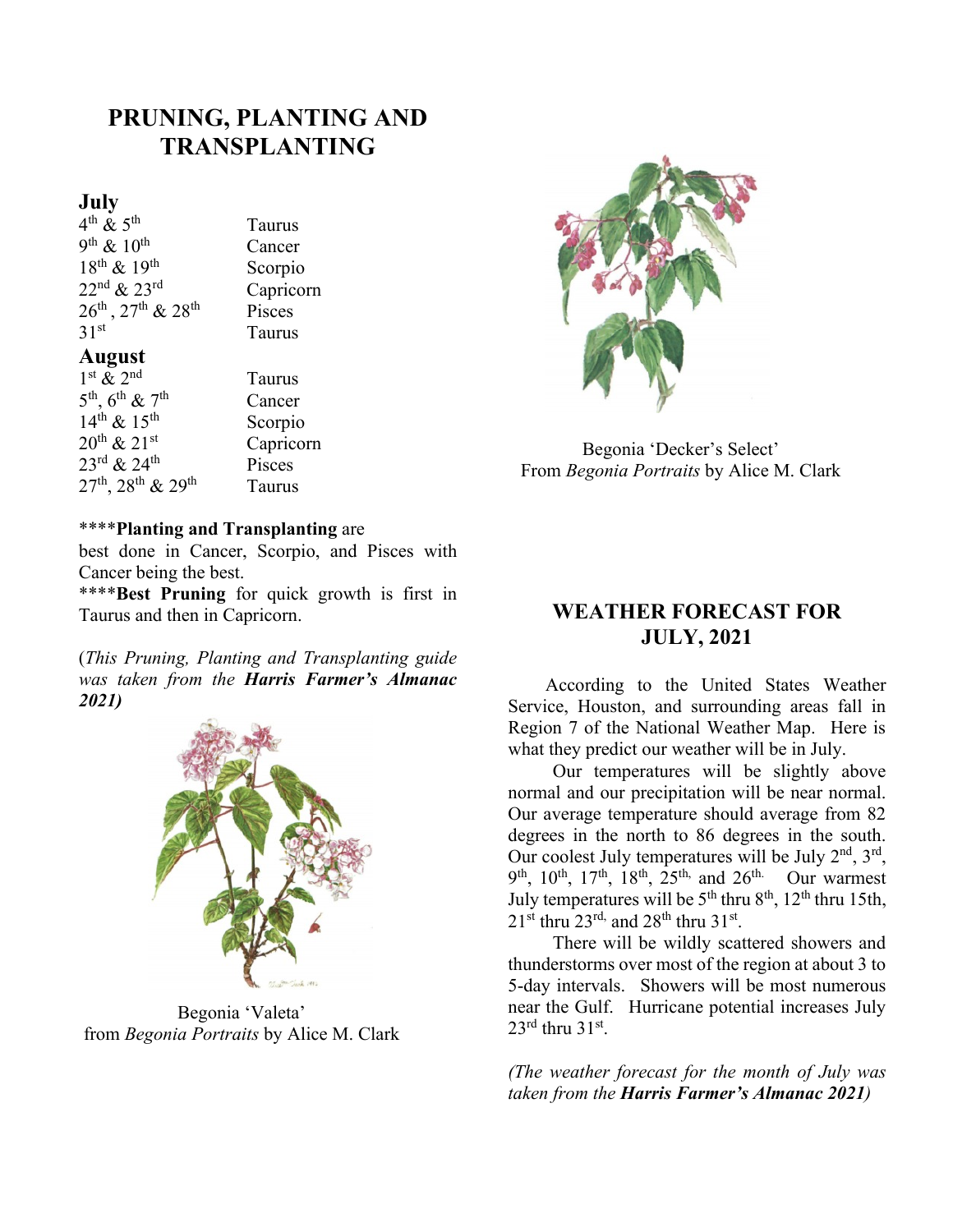

## **Begonia lunaris**

Habitat: Brazil's Atlantic Forest

Plant size: up to 1 meter high

Flower size: 3.5 cm

Plant is found growing in mid-shaded places.

Cultivation:

Degree of difficulty : easy.

Substrate suggestion:

Sand, chopped leaves,and plant fiber, in equal parts, in clay pot with perfect drainage.